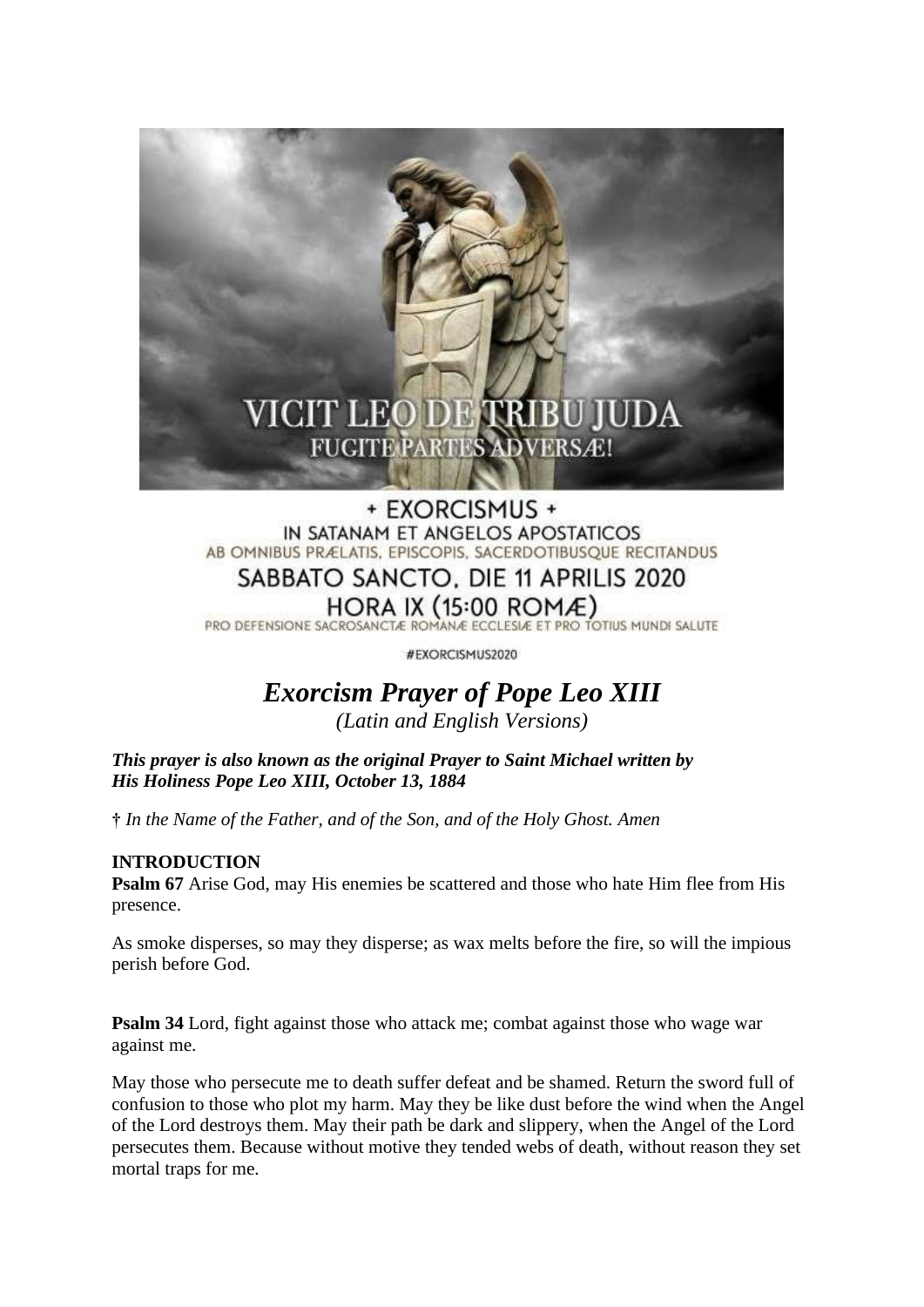May an unforseen disaster surprise them, may the net they hid entangle them; may they fall in the same trap they set for me.

My soul rejoices with the Lord and will enjoy its salvation. Glory be to the Father, to the Son, and to the Holy Ghost. As it was in the beginning, is now and always, world without end. Amen.

#### **Prayer to Saint Michael Archangel**

Most glorious Prince of the Celestial Militia, Saint Michael the Archangel, defend us in the fight we maintain combating "against the principalities and powers, against the rulers of this world of darkness, against the malignant spirits dispersed through the airs" *(Ephesians, 6, 12).*

Come to the assistance of "men whom God has created incorruptible in His image and likeness" *(Wisdom 2, 23)* and rescued at such "a high price" *(1Corinthians, 6, 20)* from the tyranny of the devil.

With the Hosts of the Good Angels fight today the battles of the Lord, as from time in memorial You fought against Lucifer, leader of haughtiness and fighter against his own apostate angels. They all cannot prevail and have lost their places in Heaven. "The great dragon was cast down, the ancient serpent named devil and Satan, the seducer of the entire world; he was precipitated to the earth and with him all his angels also fell" *(Apocalypse 12, 8-9).*

From here it is that the ancient enemy and homicidist has arisen with vehemence. Disguised as the "angel of light" (2 Corinthians, 11, 14) with the escort of all his malignant spirits he surrounds and invades the entire earth, and is installed in all places, with the purpose to erase therein the Name of God and of His Christ, to attack and snatch the souls destined for the crown of eternal glory, to destroy and lose them for ever. As the most filthy torrent of evil, the malignant dragon poured over those men with depraved minds and corrupted hearts, the venom of his malice: the spirit of lying, of impiety and of blasphemy; the lethal breath of lust, of all vices and iniquities.

Those enemies most crafty and sly have filled with bitterness and sadness the Church, spouse of the Immaculate Lamb. **They have given Her wormwood to drink; they have placed their impious hands over everything that for Her is most dear. Where the Seat of Saint Peter and the Cathedral of the Truth has been erected to be a light for the nations, they have erected the throne of domination of impiety betting that with luck, having struck down the pastor, they can disperse their congregation.** Oh invincible champion, help the people of God against the perversity of the spirits that attack them and give them the victory!

The Holy Church venerates you as Her guardian, patron and protector; be the glory that you are as Her defender against the toxic terrestrial and infernal powers; God has entrusted to you the souls of the redeemed to place them in the state of their deserved supreme happiness. Plead to the God of Peace that He crush Satan beneath our feet, so that he may no longer retain men captive nor harm Your Church. Offer our prayers to the Most High so that without any delay the mercies of the Lord may descend on us *(Psalsm 78, 8),* and hold captive the dragon, the old serpent, which is the devil and Satan and, once enchained, cast him into the abyss so that he may never again be able to seduce the nations *(Apocalypse 20).*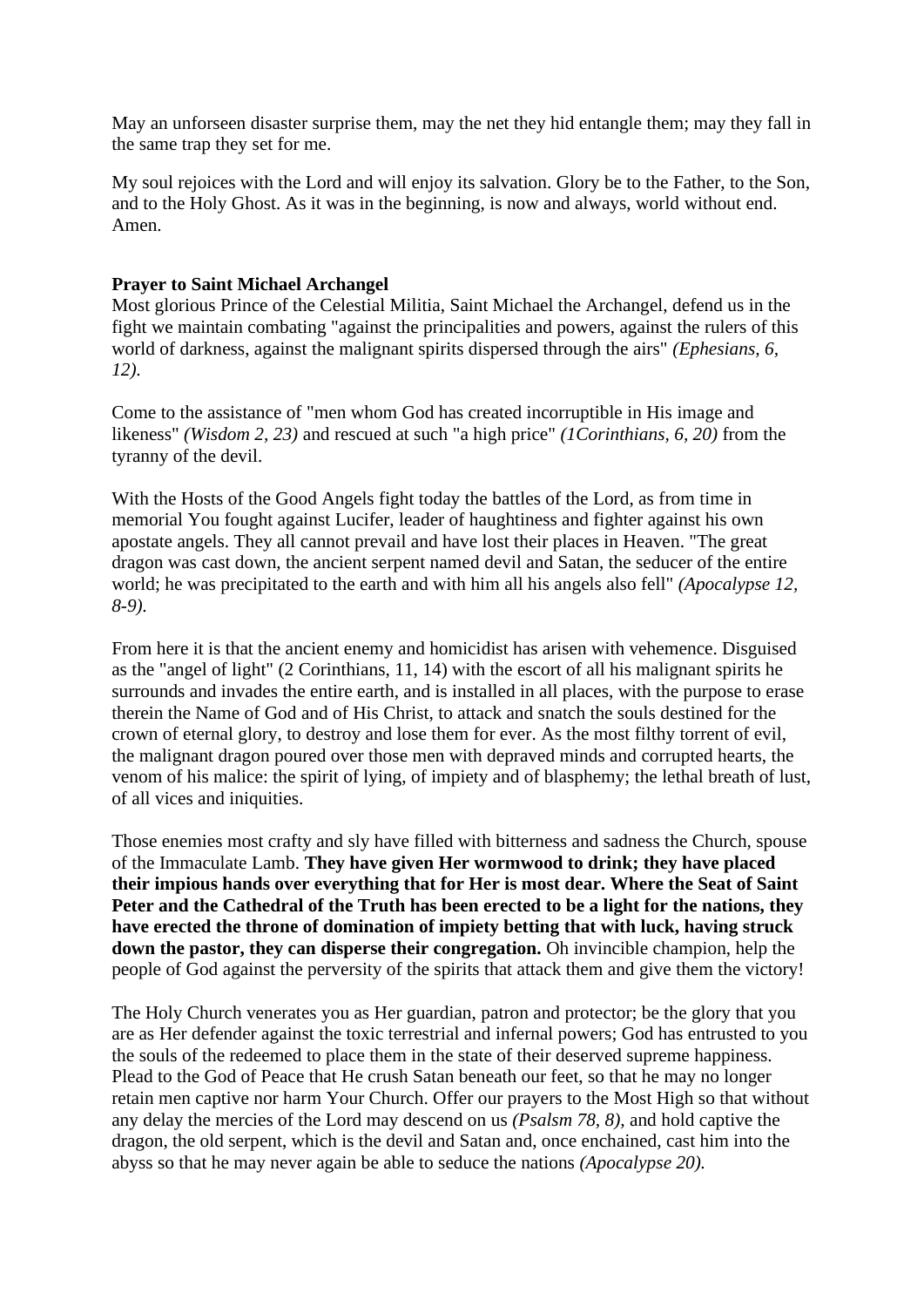After this, confident in your protection and patronage, with the sacred authority of the Holy Mother Church, we dispose ourselves to reject the pestilence of the diabolical frauds, confident and secure in the Name of Jesus Christ, Our God and Lord.

- **V.** Here is the Holy Cross of the Lord! Be gone, flee, enemy powers.
- **R.** *The Lion of the tribe of Judah, the root of David, has conquered.*
- **V.** May Your mercy, Lord, come over us.
- **R.** *As we hope in You.*
- **V.** Lord, listen to our prayer.
- **R.** *And may our clamor reach You.*
- **V.** May the Lord be with you.
- **R.** *And with Your Spirit.*

### **Let us Pray**

God and Father of Our Lord Jesus Christ, we invoke Your Holy Name and we implore suplicatingly Your clemency so that, by the intercession of the always Immaculate and Virgin Mary Mother of God, of the Archangel Saint Michael, of Saint Joseph, Spouse of the Most Holy Virgin, of the Apostles Peter and Paul and of all the Saints, that You deign to lend us Your efficacious aid against Satan and all the putrid spirits that roam throughout the world so as to harm the human race and for the perdition of souls. *Amen.*

## **EXORCISM**

*(At the "†" make the sign of the Cross)*

We exorcize you, all malignant spirit, satanic power, attacks of the infernal adversary, legion, concentration and diabolical sect, in the Name and Virtue of Our Lord Jesus **†** Christ, **to leave and flee from the Church of God,** from souls created in the image of God and redeemed by the Most Precious Blood of the Divine Lamb. **†**

From now on, do not venture, most perfidious serpent, to deceive the elect and sift them like wheat. **†** The Most High God commands this to you, to whom, in your insolent arrogance you still pretend to resemble, "He who wants all men to be saved and to come to the knowledge of the truth" *(2 Timothy, 2).*

God the Father commands you. **†**

God the Son commands you. **†**

God the Holy Ghost commands you. **†**

The Majesty of Jesus **†** Christ, God's Eternal Word made man, commands you. **†**

He, Who to save our race, which became lost due to your envy, "humbled Himself, becoming obedient unto death" *(Philippians, 2, 8);*

He, Who has built His Church on firm rock and revealed that the powers of hell would never prevail against Her, because He will dwell with Her all the days until the end of the world" *(Saint Matthew, 28, 20).*

The sacred Sign of the Holy **†** Cross commands you,

and also the virtue of All the Mysteries of the Christian Faith. **†**

The august Mother of God, the Virgin Mary, commands you **†** who, by her humility from the first moment of her Immaculate Conception, crushed your proud head. **†**

The faith of the Holy Apostles Peter and Paul and of all the other Apostles command you. **†** The blood of the Martyrs and the pious intercession of all the Saints command you. **†**

Thus, cursed dragon and all diabolical legions, we adjure you by the Living **†** God, by the True **†** God, **†** by the Holy **†** God, "Who so loved the world that He handed over His only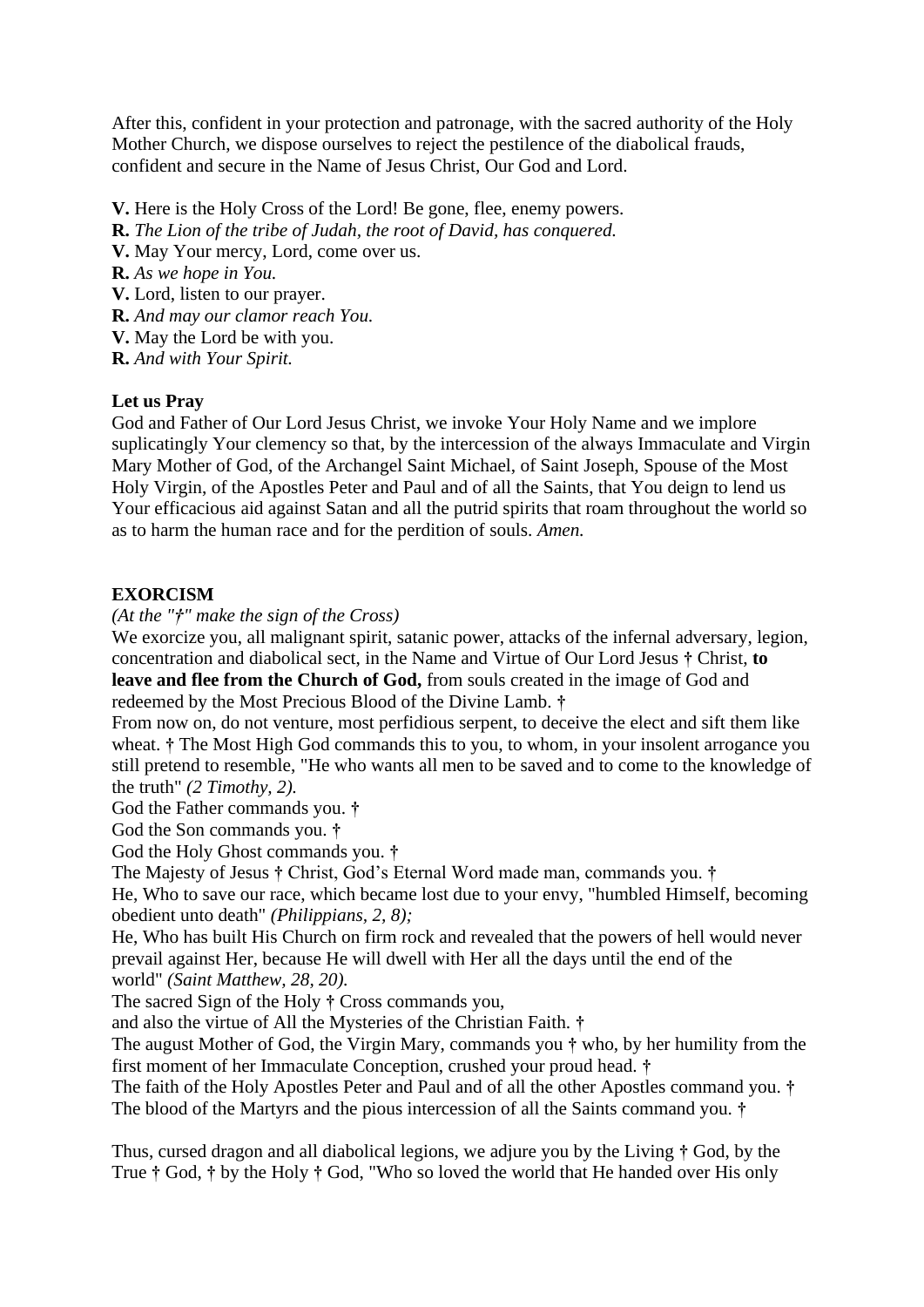begotten Son, so that everyone who believes in Him will not perish but live the everlasting life" *(Saint John, 3)*; stop deceiving human creatures and feeding them the poison of eternal perdition; **stop harming the Church** and setting traps against Her liberty.

Begone, Satan, inventor and master of all fallacy, enemy of the salvation of men. Place yourself before Jesus **†** Christ in Whom you have found none of your works. Place yourself before the One, Holy, Catholic and Apostolic Church, the same One acquired by Jesus **†** Christ with His Blood.

Humble yourself below the All-Powerful Hand of God. Tremble and flee as we invoke the Holy and terrible Name of Jesus, before which all hells tremble, to which the Virtues, Powers and Dominations of the Heavens submit, which the Cherubim and Seraphim praise unceasingly with voices saying: *Holy, Holy, Holy is the Lord, the God of the Armies.*

**V.** O Lord, hear my prayer. **R.** *And let my cry come unto You.* **V.** May the Lord be with You. **R.** *And with Your Spirit.*

### **Let us pray**

God of Heaven and of the earth, God of Angels, God of Archangels, God of Patriarchs, God of Prophets, God of Apostles, God of Martyrs, God of Confessors, God of Virgins, God Who has power to give life after death and rest after work, because there is no other God outside of You, nor can there be any other than Yourself, Creator of all things, visible and invisible, of whose reign there shall be no end: we humbly supplicate to You that Your glorious Majesty may deem to free us efficiently and guard and heal us, keep us healthy, safe and sound from all power, chains, lies and malice of the infernal spirits. Through Jesus Christ Our Lord, Who lives and reigns with You in the unity of the Holy Ghost. As it was in the beginning, is now, and ever shall be, world without end. *Amen*

**V.** From the snares of the devil,

**R.** *Deliver us, O Lord.*

**V.** Make it be that Your Church serve You with secure liberty,

**R.** *We beg You to hear us.*

**V.** Deign to humble all the enemies of Your Church,

**R.** *We implore You: hear us.*

*Amen*

*(Holy water is then sprinkled in the place and on those present where we have prayed this prayer.)*

Lord, do not remember our wrongdoings nor those of our parents; do not take revenge for our sins *(Tobias 3, 3).*

Pray the OUR FATHER

Our Father, Who are in Heaven, Hallowed be Your Name. Your Kingdom come. Your Will be done